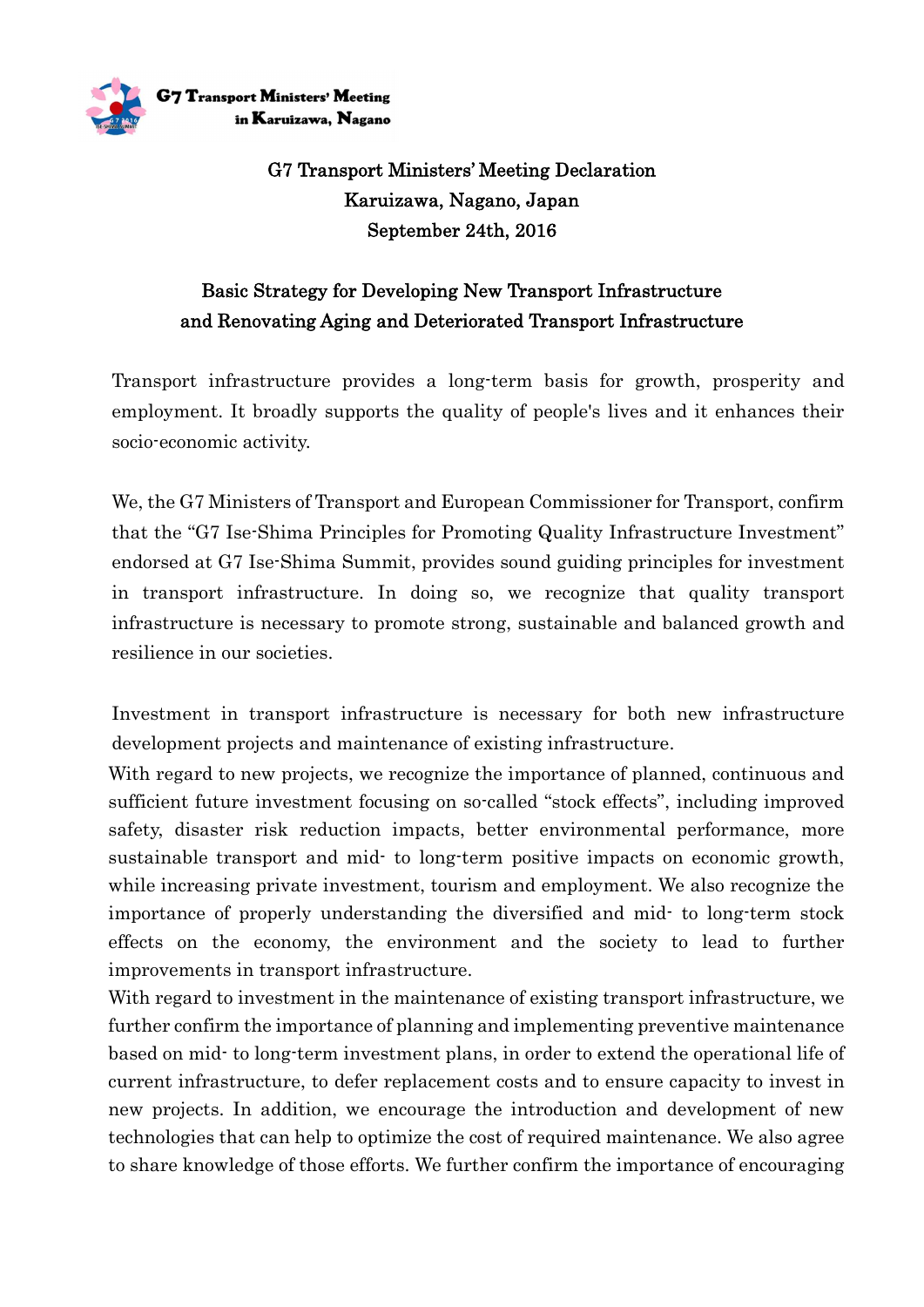preventive maintenance in the budgeting process for publicly funded projects, and by offering incentives, where appropriate.

With regard to the financial source of transport infrastructure investment, we confirm that governments and public entities should take aging and deteriorated transport infrastructure into consideration, and secure adequate and sufficient fiscal resources on a mid- to long-term basis. We encourage the development and deployment of innovative financing tools including public-private partnerships (PPPs) and, where consistent with jurisdictional policy and law, "user pay" systems.

With regard to the use of innovative financing tools including PPPs, we agree to share best practices and lessons learned, including effective means of enhancing public understanding of PPPs and "user pay" systems as alternative financing solutions, and other innovative financial schemes for transport project.

We confirm the validity of the Ise-Shima Principles for Promoting Quality Infrastructure Investment in the transport sector, in particular that joint efforts of G7 members to strengthen the enabling investment environment, as well as to enhance due process, including streamlining procedures for cross-border projects, and transparency are essential to facilitate project implementation and ensure clear predictability of revenue streams.

We share the view that, in investing in and using transport infrastructure, importance must be given to improving productivity by promoting efficient measures to deal with traffic congestion, improving logistical efficiency, enhancing accessibility and using innovative technologies, such as Information and Communications Technology (ICT) and automation across all modes of transport. This could lead to strong, sustainable and balanced economic growth.

Specifically, we confirm that importance must be given to encouraging the use of innovative technologies for smart use of existing transport infrastructure to maximize the positive impact of investment in transport infrastructure. We concur that infrastructure productivity can be notably enhanced by using ICT technology in all phases of infrastructure development, including planning, surveying, design, construction, operation, inspection, maintenance, and asset replacement. ICT should also be used to enhance the sustainability and resilience of transport infrastructure.